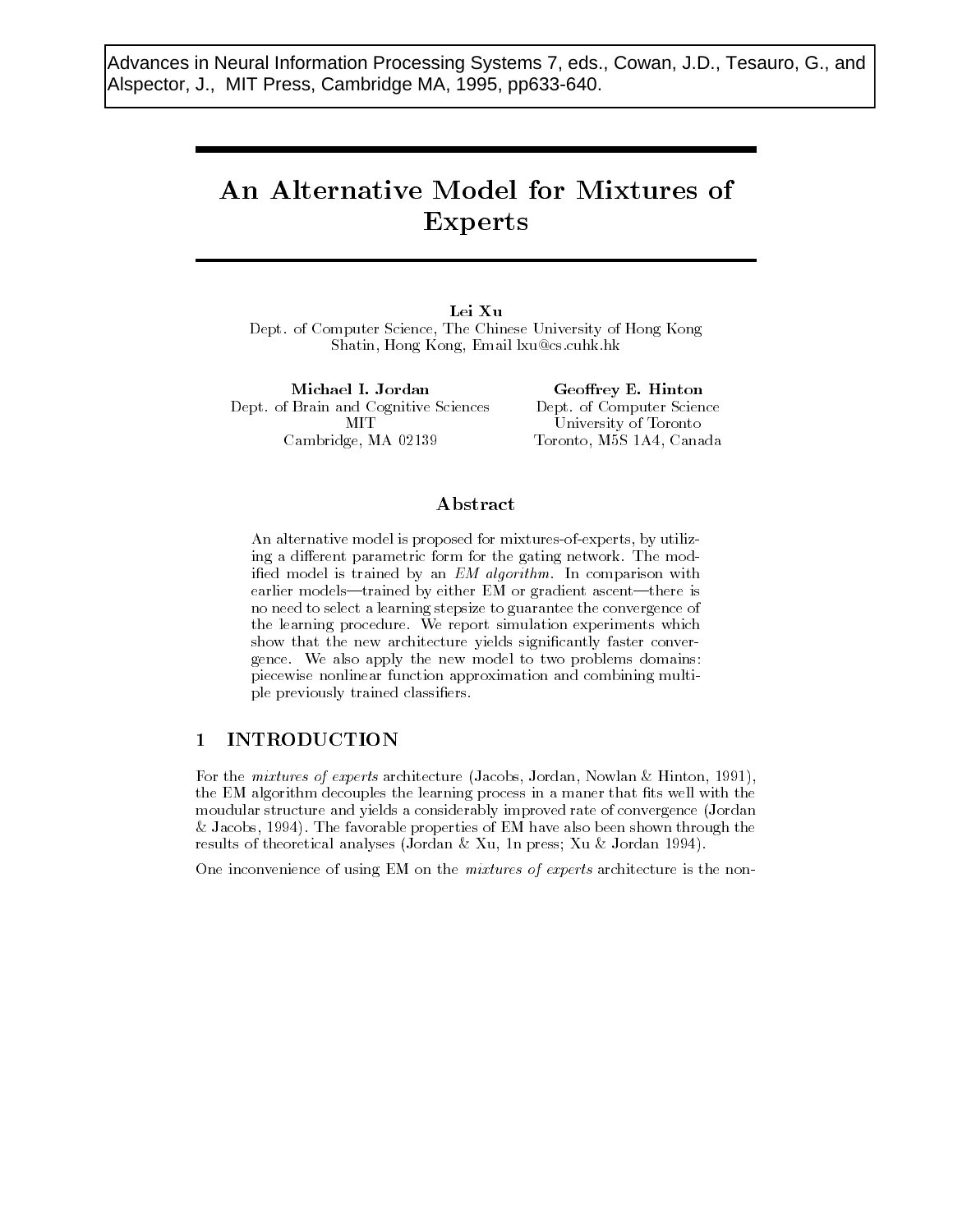incomity of softmax goting nettron with mitter makes the mithing within with respect to the parameters in gating network become nonlinear and unsolvable analytically even for the simplest generalized linear case Jordan Jacobs suggested a double-loop EM to attack the problem. An inner-loop iteration IRLS is used to solve the nonlinear optimization with considerably extra computational costs. Moreover, in order to guarantee the convergence of the inner loop- safeguard measures egappropriate choice of a step size) are required.

We propose here an alternative model for mixtures-of-experts by using a different parametric form for the gating network This model overcomes the disadvantage of the original model- and make the maximization with respect to the gating network solvable analytically Thus-Allen analytically Thus-Allen and and no learning stepsize the usedis required to guarantee learning convergence We report simulation experiments which show that the new architecture yields significantly faster convergence. We also apply the model to two problem domains One is piecewise nonlinear function approximation with soft joints of pieces speci
ed by polynomial- trigonometric- or other prespeci
ed basis functions The other is to combine classi
ers developed previouslya general problem with a variety of applications Xu et al- - Xu  $\&$  Jordan (1993) proposed to solve the problem by using the mixtures-of-experts architecture and suggested an EM algorithm for bypassing the difficulty caused by the softmax gotting here-tends Here-J we show that the algorithm of Ira to Servan  $(1993)$  can be regarded as a special case of the single-loop EM given in this paper and that the single-loop EM also provides a further improvment.

#### $\bf{2}$ MIXTURES-OF-EXPERTS AND EM LEARNING

The *mixtures of experts* model is based on the following conditional mixture:

$$
P(y|x, \Theta) = \sum_{j=1}^{K} g_j(x, \nu) P(y|x, \theta_j),
$$
  
\n
$$
P(y|x, \theta_j) = (2\pi \det \Gamma_j)^{-\frac{1}{2}} \exp\{-\frac{1}{2}[y - f_j(x, w_j)]^T \Gamma_j^{-1} [y - f_j(x, w_j)]\}
$$
 (1)

where  $\Theta$  consists of  $\nu, \{\theta_j\}_1^K$  , and  $\theta_j$  consists of  $\{w_j\}_1^K$  ,  $\{\Gamma_j\}_1^K$  . The vector  $f_j(x, w_j)$ is the output of the *j*-th expert net. The scalar  $g_j(x, \nu), j = 1, \dots, K$  is given by the softmax function

$$
g_j(x,\nu) = e^{\beta_j(x,\nu)} / \sum_i e^{\beta_i(x,\nu)}.
$$
\n<sup>(2)</sup>

In this equation,  $\rho_j(x, \nu)$ ,  $j = 1, \dots, n$  are the outputs of gating network.

the parameter of the continuous by maximum minimum (mm) is a  $\sum_{t} \ln P(y^{(t)}|x^{(t)},\Theta)$ , which can be made by the EM algorithm. It is an iterative procedure. Given the current estimate  $\Theta^{(k)}$ , it consists of two steps.

(1) E-step. For each pair  $\{x^{(t)}, y^{(t)}\}$ , compute  $h_j^{(k)}(y^{(t)}|x^{(t)}) = P(j|x^{(t)}, y^{(t)})$ , and then form a set of of objective functions

$$
Q_j^e(\theta_j) = \sum_t h_j^{(k)}(y^{(t)}|x^{(t)}) \ln P(y^{(t)}|x^{(t)}, \theta_j), \ j = 1, \cdots, K;
$$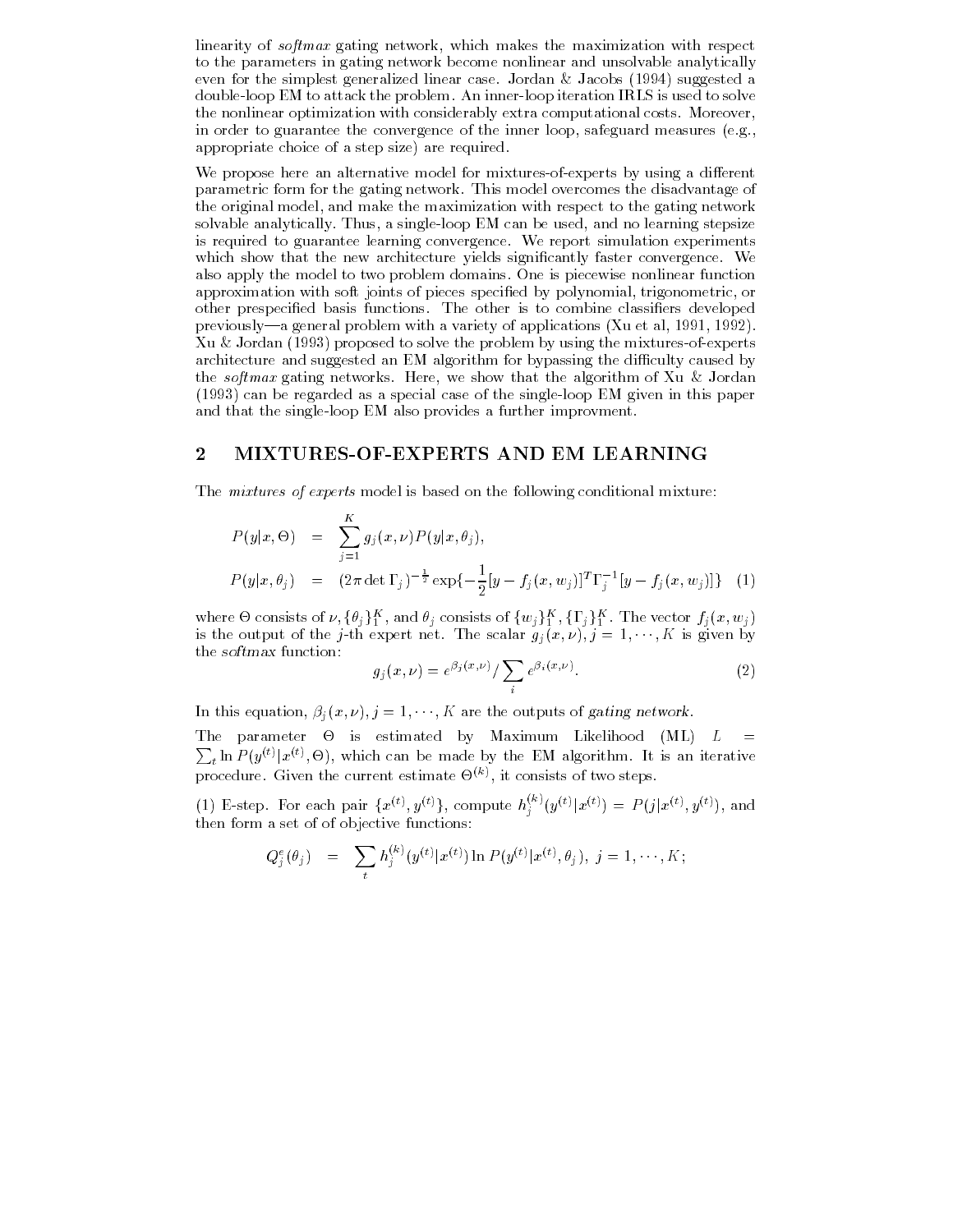$$
Q^g(\nu) = \sum_{t} \sum_{j} h_j^{(k)}(y^{(t)} | x^{(t)}) \ln g_j^{(k)}(x^{(t)}, \nu^{(k)}).
$$
 (3)

(2). M-step. Find a new estimate  $\Theta^{(k+1)} = {\{\theta_i^{(k+1)}\}}_{i=1}^K$ ,  $\nu^{(k+1)}$  with:

$$
\theta_j^{(k+1)} = \arg \max_{\theta_j} \ Q_j^e(\theta_j), j = 1, \cdots, K; \quad \nu^{(k+1)} = \arg \max_{\nu} \ Q^g(\nu). \tag{4}
$$

In certain cases,  $\max_{\theta_j} Q_j^*(\theta_j)$  can be solved by solving  $\partial Q_j^*/\partial \theta_j = 0$ , e.g.,  $f_j(x,w_j) = w_j^{\ast} [x,1]$ . When  $f_j(x,w_j)$  is nonlinear with respect to  $w_j$ , however, the maximization can not be performed analytically  $\sim$ 

Moreover, que to the nonlinearity of  $\mathit{softmax}$  eq.(2),  $\max_{\nu} Q^{\nu}(\nu)$  cannot be solved analytically in any case. There are two possibilities for attacking these nonlinear optimization problems One is to make use of a conventional iterative optimization technique eg- gradient ascent to form an innerloop iteration The other is to simply find a new estimate such that  $Q_i^e(\theta_i^{(n+1)}) \geq Q_i^e(\theta_i^{(n)})$ ,  $(q^{(n)})$ ,  $Q^g(\nu^{(k+1)}) \geq Q^g(\nu^{(k)})$ .  $U$ sually-that performance that perform a full maximization during the M step are  $U$ referred as EMI algorithms- and algorithms that the algorithms that  $\mathcal{L}_{\mathcal{A}}$ during the M step as "GEM" algorithms. In this paper we will further distinguish between EM algorithms requiring and not requiring an iterative inner loop by the single-loop EM and double-loop EM respectively.

Jordan and Jacobs (1994) considered the case of linear  $\beta_j(x,\nu)\ =\ \nu_j^{\ast}\left[x,1\right]$  with  $\nu = [\nu_1, \cdots, \nu_K]$  and semi-linear  $J_j(w_j^*[x, 1])$  with nonlinear  $J_j(.)$ . They proposed a double-loop EM algorithm by using the Iterative Recursive Least Square (IRLS) method to implement the inner-loop iteration. For more general nonlinear  $\varphi_i(x,\nu)$ and  $f_1(x, v_1)$ , Jordan  $\alpha$  Au (in press) showed that an extended fitus can be used for this inner loop It can be shown that IRLS and the extension are equivalent to solving eq. (3) by the so-called Fisher Scoring method.

#### A NEW GATING NET AND A SINGLELOOP EM

For the original model- the nonlinearity of softmax makes the analytical solu tion of  $\max_{\nu} Q^g(\nu)$  impossible even for the cases that  $\beta_j(x,\nu) = \nu_j^*[x,1]$  and  $f_i(x^{\vee \vee}, w_j) = w_i^* |x, 1|$ . That is, we do not have a single-loop EM algorithm for j training this model We need to use either doubleloop EM or GEM For single loop EM- convergence is guaranteed automatically without setting any parameters or restricting the initial conditions For doubleloop EM- the innerloop iteration can increase the computational costs considerably eg- the IRLS loop of Jordan Jacobs- Moreover- in order to guarantee the convergence of the inner loopsafeguard measures ege appropriate chairs are not an step and the position that can also increases computing costs For a computing algorithm- a new extensive that reduces  $Q^{\prime\prime}$  functions actually needs an ascent nonlinear optimization technique itself.

To overcome this disadvantage of the softmaxbased gating net- we propose the following modified gating network:

$$
g_j(x,\nu) = \alpha_j P(x|\nu_j) / \sum_i \alpha_i P(x|\nu_i), \sum_i \alpha_j = 1, \alpha_j \ge 0,
$$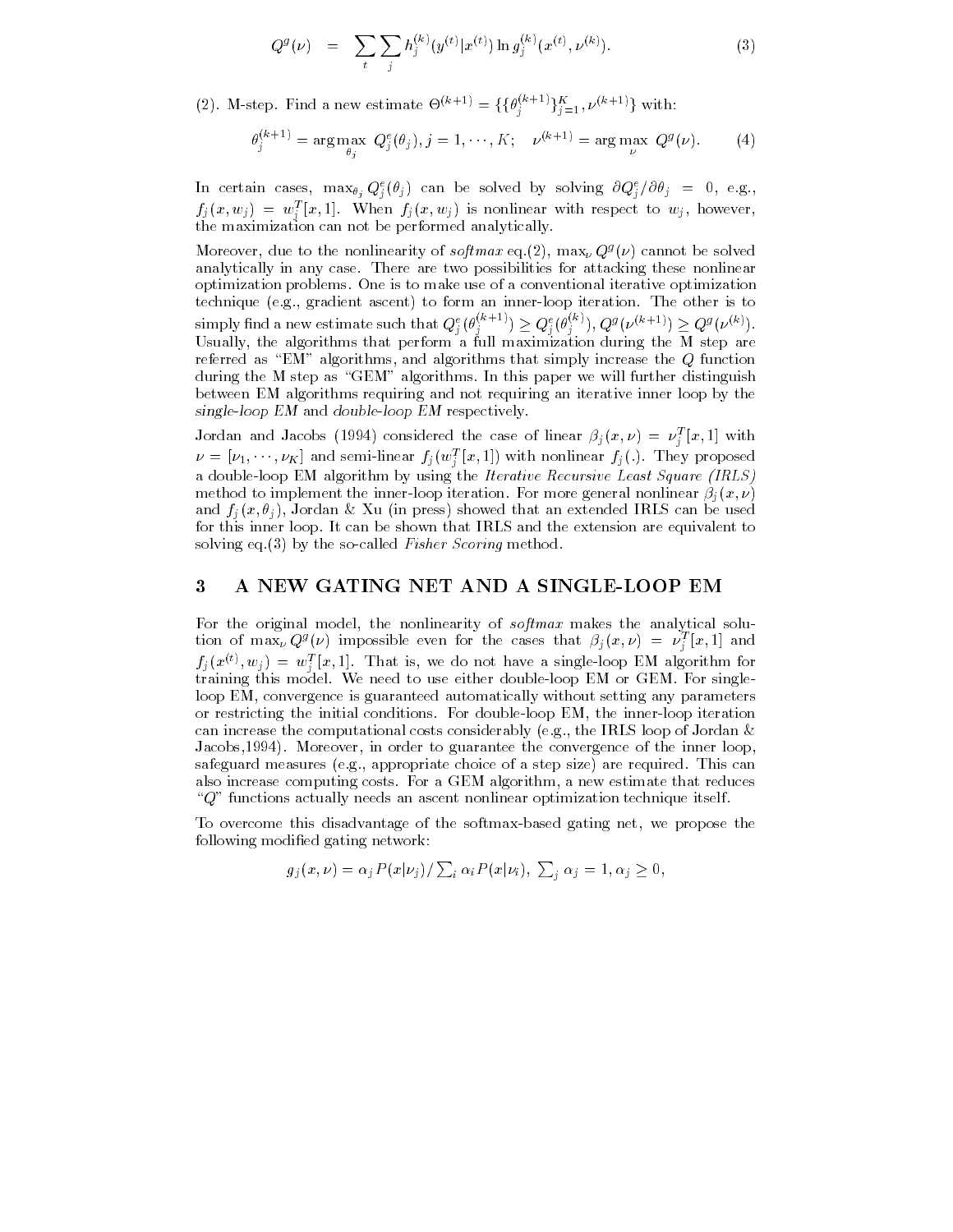$$
P(x|\nu_j) = a_j(\nu_j)^{-1} b_j(x) \exp\{c_j(\nu_j)^T t_j(x)\}
$$
\n(5)

where  $\nu = {\alpha_j, \nu_j, j = 1, \cdots, K}$ , the  $P(x|\nu_j)$ 's are density functions from the exponential family. The most common example is the Gaussian:

$$
P(x|\nu_j) = (2\pi \det \Sigma_j)^{-\frac{1}{2}} \exp\{-\frac{1}{2}(x-m_j)^T \Sigma_j^{-1}(x-m_j)\},\tag{6}
$$

In eq.(5),  $g_j(x,\nu)$  is actually the posteriori probability  $P(j|x)$  that x is assigned to the partition corresponding to the j th expert net-columna from Bayes rule.

$$
g_j(x,\nu) = P(j|x) = \alpha_j P(x|\nu_j)/P(x,\nu), \quad P(x,\nu) = \sum_i \alpha_i P(x|\nu_i). \tag{7}
$$

 $\max_{\{y_i\}} \max_{y_i \in \mathcal{Y}} \max_{y_i \in \mathcal{Y}} \max_{y_i \in \mathcal{Y}} \min_{y_i \in \mathcal{Y}} \max_{y_i \in \mathcal{Y}} \min_{y_i \in \mathcal{Y}} \min_{y_i \in \mathcal{Y}} \min_{y_i \in \mathcal{Y}} \min_{y_i \in \mathcal{Y}} \min_{y_i \in \mathcal{Y}} \min_{y_i \in \mathcal{Y}} \min_{y_i \in \mathcal{Y}} \min_{y_i \in \mathcal{Y}} \min_{y_i \in \mathcal{Y}} \min_{y_i \in \mathcal{Y}} \min_{y_i \in \mathcal{Y}} \min_{$ 

$$
P(y|x,\Theta) = \sum_{j} \frac{\alpha_j P(x|\nu_j)}{P(x,\nu)} P(y|x,\theta_j).
$$
 (8)

If we directly do ML estimate on this  $P(y|x, \Theta)$  and derive an EM algorithm, we again find that the maximization  $\max_\nu Q^s(\nu)$  cannot be solved analytically. To avoid the this discussed the contracts of  $\mathcal{C}$  and  $\mathcal{C}$ 

$$
P(y,x) = P(y|x,\Theta)P(x,\nu) = \sum_{j} \alpha_j P(x|\nu_j) P(y|x,\theta_j).
$$
\n(9)

perform ML estimate based on  $L' = \sum_t \ln P(y^{(t)}, x^{(t)})$  to determine the parameters  $\alpha_j, \nu_j, \sigma_j$  of the gatting net and expert nets. This can be made by the following the EM algorithm

(1) E-step. Compute

$$
h_j^{(k)}(y^{(t)}|x^{(t)}) = \frac{\alpha_j^{(k)} P(x^{(t)}|\nu_j^{(k)}) P(y^{(t)}|x^{(t)}, \theta_j^{(k)})}{\sum_i \alpha_i^{(k)} P(x^{(t)}|\nu_i^{(k)}) P(y^{(t)}|x^{(t)}, \theta_j^{(k)})};
$$
(10)

Then let  $Q_i^s(\theta_j), j = 1, \cdots, K$  to be the same as given in eq. (3), and  $Q^s(\nu)$  can be  $\sim$ further decomposed into the composed into the composed into the composed into the composed into the composed i

$$
Q_j^g(\nu_j) = \sum_t h_j^{(k)}(y^{(t)} | x^{(t)}) \ln P(x^{(t)} | \nu_j), \ j = 1, \cdots, K; Q^{\alpha} = \sum_t \sum_j h_j^{(k)}(y^{(t)} | x^{(t)}) \ln \alpha_j, \quad \text{with } \alpha = \{\alpha_1, \cdots, \alpha_K\}. \tag{11}
$$

 $(z)$ . M-step. Find a new estimate for  $j = 1, \dots, K$ 

$$
\theta_j^{(k+1)} = \arg \max_{\theta_j} Q_j^e(\theta_j), \quad \nu_j^{(k+1)} = \arg \max_{\nu_j} Q_j^g(\nu_j),
$$
  

$$
\alpha^{(k+1)} = \arg \max_{\alpha} Q_{\alpha, s.t.} \sum_j \alpha_j = 1.
$$
 (12)

The maximization for the expert nets is the same as in equation for the same as in equation for the same as in equation for the same as in equation for the same as in equation for the same as in equation for the same as i gating net the maximizations now become analytically solvable as long as  $P(x|\nu_j)$ is from the exponential family That is from the exponential family That is exponential family That is exponential family That is exponential family That is exponential family That is exponential family That is exponential

$$
\nu_j^{(k+1)} = \frac{\sum_t h_j^{(k)}(y^{(t)} | x^{(t)}) t_j(x^{(t)})}{\sum_t h_j^{(k)}(y^{(t)} | x^{(t)})}, \quad \alpha_j^{(k+1)} = \frac{1}{N} \sum_t h_j^{(k)}(y^{(t)} | x^{(t)})
$$
(13)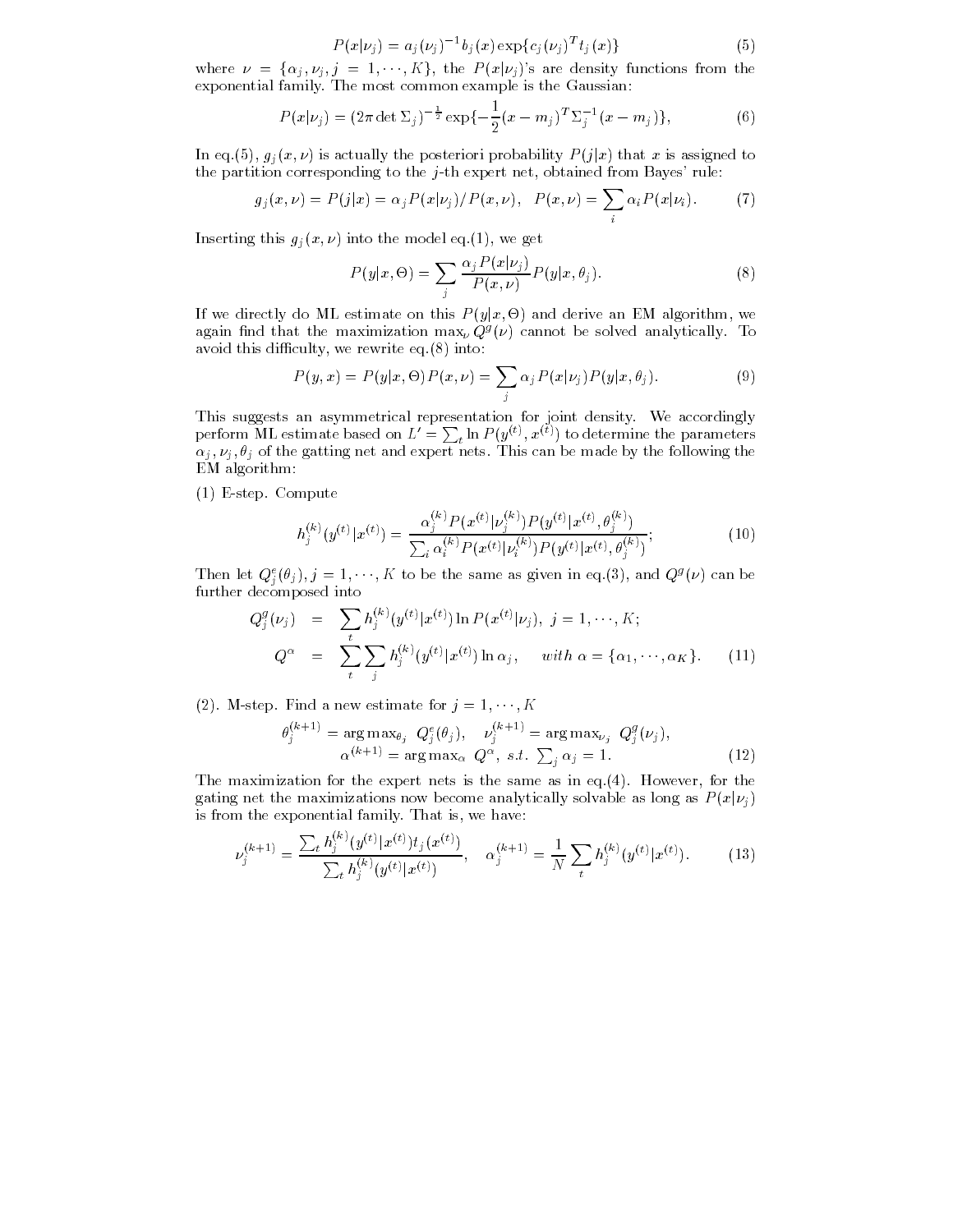In particular, when  $P(x|\nu_j)$  is a Gaussian density, the update becomes:

$$
m_j^{(k+1)} = \frac{1}{\sum_t h_j^{(k)}(y^{(t)}|x^{(t)})} \sum_t h_j^{(k)}(y^{(t)}|x^{(t)}) x^{(t)},
$$
  

$$
\Sigma_j^{(k+1)} = \frac{1}{\sum_t h_j^{(k)}(y^{(t)}|x^{(t)})} \sum_t h_j^{(k)}(y^{(t)}|x^{(t)}) [x^{(t)} - m_j^{(k)}][x^{(t)} - m_j^{(k)}]^T
$$
. (14)

Two issues deserve to be further emphasized

(1) The gatting nets eq.(2) and eq.(9) become identical when  $p_i(x, \nu) = \ln \alpha_i + \nu_i$  $\ln b_j(x) + c_j(\nu_j)^T t_j(x) - \ln a_j(\nu_j)$ . In other words, the he gatting net eq. (5) uses explicitly such function family instead of implicitly the one given by a multilayer

(2) It follows from eq. (9) that max  $\ln P(y, x/\Theta) = \max [\ln P(y|x, \Theta) + \ln P(x|\nu)].$ So- the solution given by eqs is actually dierent from the one given by the original equipment one trime the model both the model both the model  $\mu$ from xto <sup>y</sup> and the input x- while the latter only model the mapping from xand y, in fact, here we fourn the paramters of the gatting net and the experts neutral an asymmetrical representation eq. (9) of the joint density  $P(y, x)$  which includes  $P(y|x)$  implicitly. However, in the testing phase, the total output still follows eq.(8).

### PIECEWISE NONLINEAR APPROXIMATION

The simple form  $f_j(x, w_j) = w_j^*(x, 1)$  is not the only case that single-loop EM applies. Whenever  $f_i(x, w_j)$  can be written in the following form

$$
f_j(x, w_j) = \sum_i w_{i,j} \phi_{i,j}(x) + w_{0,j} = w_j^T[\phi_j(x), 1],
$$
\n(15)

where  $\varphi_{i,j}(x)$  are prespecified basis functions,  $\max_{\theta_j} Q_j^*(\theta_j), j = 1, \dots, K$  in eq.(3) are still weighted least squares problems that can be solved analytically One useful special case is that  $\phi_{i,j}(x)$  are canonical polynomial terms  $x_1^{r_1} \cdots x_d^{r_d}$ ,  $r_i \geq 0$ . In this case, the mixture-of-experts model implements piecewise polynomial approximations. Another case is that  $\phi_{i,j}(x)$  is  $\prod_i \sin_i^r(j\pi x_1)\cos_i^r(j\pi x_1), r_i \geq 0$ , in which icase the mixture-of-experts implements piecewise trigeometric approximations.

### 5 MULTI-CLASSIFIERS COMBINATION

Given pattern classes  $\cup_i, i = 1, \cdots, m$ , we consider classifiers  $e_i$  that for each input **x**  $e_j$  produces an output  $P_j(y|x)$ 

$$
P_j(y|x) = [p_j(1|x), \cdots, p_j(M|x)], \quad p_j(i|x) \ge 0, \ \sum_i p_j(i|x) = 1,\tag{16}
$$

The problem of Combining Multiple Classifiers (CMC) is to combine these  $P_j(y|x)$ 's to give a summay  $P(y|x)$ . This is general problem with many applications in pattern recognition Xu et al- - Xu Jordan proposed to solve CMC problem by regarding the problem as a special example of the mixture density prob lem eq.(1) with  $P_j(y|x)$ 's known and only the gating net  $g_j(x,\nu)$  to be learned. In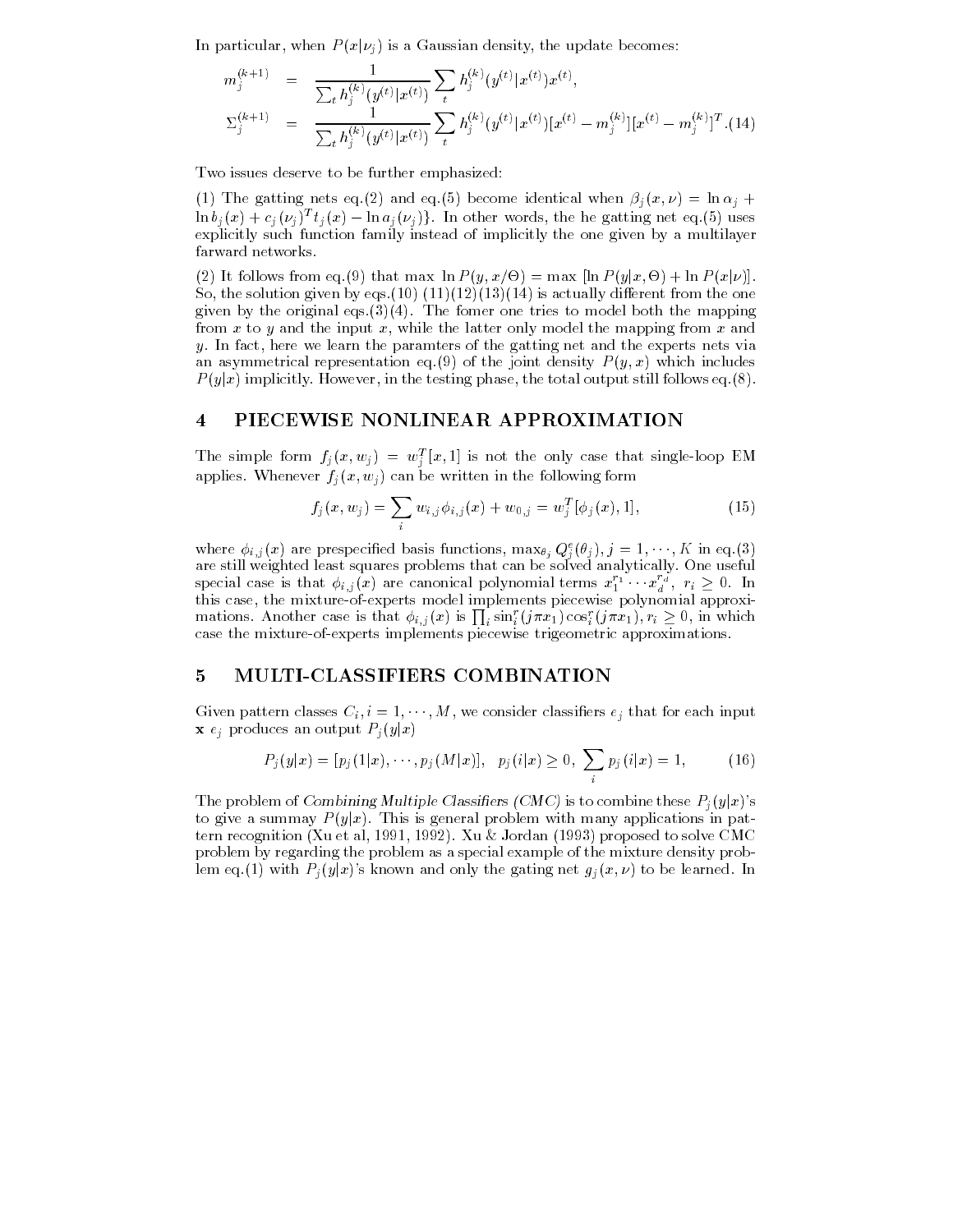$\mathbf{x}$ u oo belawaa (1999) one problem cheedaneeddu was also heliniicarity of software. gating networks-proposed the digestimate that proposed to avoid the distribution  $\mathcal{G}$ 

Actually- the singleloop EM given by eq and eq can be directly used to solve the CMC problem. In particular, when  $P(x|\nu)$ j is Gaussian- $\alpha$  (see ) becomes eq.(14). Assume that  $\alpha_1 = \cdots = \alpha_K$  in eq.(1), eq.(10) becomes  $h^{\vee\vee}(u)$  $j^{(k)}(y^{(t)}|x^{(t)}) = P(x^{(t)}|\nu_i^{(k)})P$  $\sum_{i}^{\infty} P(y^{(t)}|x^{(t)}) / \sum_{i} P(x^{(t)}|\nu_i^{(k)})P_i$  $i^{(k)}$   $P(y^{(t)}|x^{(t)})$ . If we divide both the numerator and denominator by  $\sum_{i} P(x^{(t)} | \nu_i^{(N)})$ , which gives  $h_i^{(k)}(y^{(t)}|x^{(t)}) = g_j(x,\nu)P(y^{(t)}|x^{(t)}) / \sum_i g_j(x,\nu)P(y^{(t)}|x^{(t)})$ . By comparing this equation with equation in Xu international and the that the two equations of the two equations of the two equations tions are actually the same by noticing that  $\alpha_j(\mathbf{x})$  and  $P_j(\vec{y}^{(t)}|\mathbf{x}^{(t)})$  there are the same as  $g_j(x,\nu)$  and  $P(y^{(t)}|x^{(t)})$  in ones given in Sec.3 in spite of different notation. - we see that the algorithm of the algorithm of the algorithm  $\alpha$  is a special case of the  $\alpha$ single-loop EM given in Sec.  $3$ .

#### SIMULATION RESULTS

We compare the performance of the EM algorithm presented earlier with the original model of mixtures Jordan Jacobs-Jordan Jacobs-Jordan Jacobs-Jordan Jacobs-Jordan Jacobs-Jordan Jacobswe consider a mixture of diploted model with  $\mathbf{r}$   $\mathbf{r}$  at  $\mathbf{r}$  and diplote network called  $P(y|x, \theta_j)$  is Gaussian given by eq.(1) with linear  $f_j(x, w_j) = w_j^T[x, 1]$ . For the  $\limsup$  gating net, each  $I$  ( $v, V_{\ell}$ ) in eq.(b) is claussian given by eq.(b). For the old gating net eq.(2),  $p_1(x, \nu) = 0$  and  $p_2(x, \nu) = \nu^* |x, 1|$ . The learning speeds of the two are considerably different. The new algorithm takes  $k=15$  iterations for the log-likelihood to converge to the value of  $-1271.8$ . These iterations require about **1**, 991, 909 MATLAD *Julys*. For the old algorithm, we use the Irtho algorithm given in Jordan in Jordan (2001), we find induce the protection in the infrastruction in experiments of the internati that it usually took a large number of iterations for the inner loop to converge To save computations- we make the maximum number of iterations by  $\eta_{RR}$  and  $\tau$ We found that this did not obviously in this did not obviously in the overall performancesave computation From Fighting converges in about the outer in apostom converges in about the to nerations. Bach inner-loop takes 200400 *ftops* and the entire process requires  $\theta$ ,  $\theta$ 12,  $\theta$ 39  $\mu$ 0 $p$ s.  $\theta$ 0, we see that the new algorithm yields a speedup of about et a radio adjustment is not a second the and the more maintenant is modern to ensure the convergence of the new algorithm. But for the old one the direct use of IRLS will make the inner-loop diverge and we need appropriately to rescale (it can be costly) the updating stepsize of IRLS.

Figs.  $2(a) \& (b)$  show the results of a simulation of a piecewise polynomial approximation problem by the approach given in Section in Section a mixture a mixture of  $\sim$ model with  $K = 2$ . For expert nets, each  $P(y|x, \theta_i)$  is Gaussian given by eq.(1) with  $f_i(x, w_i) = w_{3,i}x^* + w_{2,i}x^* + w_{1,i}x + w_{0,i}$ . In the new gating net eq. (5), each  $I$  ( $v, \nu_{\gamma}$ ) is again Gaussian given by eq. (b). We see that the higher order nonlinear regression has been fit quite well.

For multiclassi
er combination- the problem and data are the same as in Xu Jordan (1993). Table 1 shows the classification results.  $Com-old$  and  $Com-new$ denote the method given in in Xu & Jordan  $(1993)$  and in Sec.5 respectively. We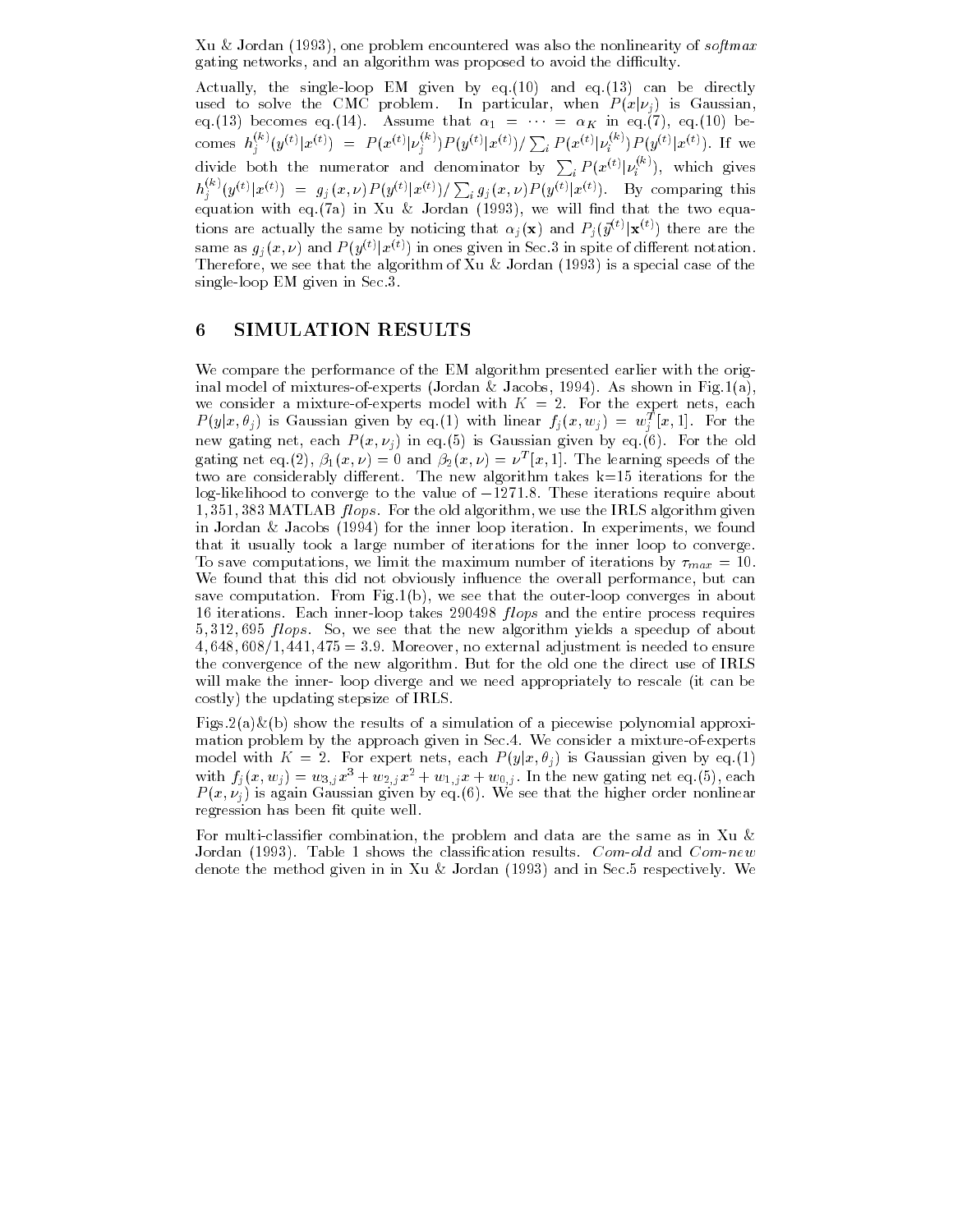see that both improve the classi
cation rate of each individual considerably and that  $Com - new$  improves  $Com - old$ .

|                     |        | Classifer $e_1$ Classifer $e_1$ Com – old Com – new |        |        |  |
|---------------------|--------|-----------------------------------------------------|--------|--------|--|
| <i>Training set</i> | -89.9% | 93.3%                                               | -98.6% | -99.4% |  |
| <i>Testing set</i>  | 89.2%  | 92.7%                                               | -98.0% | -99.0% |  |

Table 1 An Comparison on the correct classification rates

#### REMARKS

recently- Ghamani Santa Corporation (1966), has been to solve function approximation and via estimating joint density based on the mixture Gaussians In the special case of linear  $f_j(x, w_j) = w_j^T[x, 1]$  and Gaussian  $P(x | \nu_j)$ 

with equal priors-method given in sec priors-method given in sec provides the same result as Ghahramanian second volver although the parameterizations of the two methods are distinct that the two methods are distinct that t However, the method of this paper also applies to nonlinear  $J_j(x, w_j) = w_j^{\scriptscriptstyle +} \left[ \varphi_j(x), 1 \right]$ for piecewise nonlinear approximation or more generally  $f_i(x, w_j)$  that is nonlinear with respect to  $w_j$ , and applies to the case that  $P(y, x | \nu_j, \theta_j)$  is not Gaussian, as well as the case for combining multiclassic multiclassic multiplassic multiplassic multiplassic multiplassic m that the methods proposed in secs can also be extended to the hierarchical architecture Jacobs Jacobs Jordan, and singleloop Em can be used to facilitate to facilitate to facilitate to its training

#### References

ghahramani Z and Jordan M-2 and Jordan M-2 and Jordan M-2 and Jordan M-2 and M-2 and M-2 and M-2 and M-2 and M using the EM approachadvances in NIPS in NIPS in NIPS in NIPS in NIPS in NIPS in NIPS in NIPS in NIPS in NIPS i tor, i., and matter, which gain that more are a during the first of

Jacobs R-A- Jordan M-I- Nowlan S-J- and Hinton G-E- Adaptive mixtures of local experts Neural Computation- pp -

Jordan M-I- and Jacobs R-A- Hierarchical mixtures of experts and the EM algo rithm-computation in the computation of the computation of the computation of the computation of the computation of the computation of the computation of the computation of the computation of the computation of the computa

Jordan M-I- and Xu L- in press Convergence results for the EM approach to mixtures of-experts architectures,  $\it Neural\; Networks.$ 

xu L- and Suen C- and Suen C- and Suen C- and Suen C- and Support C- and Support C- and Support C- and Support classification of the Classical Classical Classical Classical Classical Process Classical Classical Classical

are and survey are and such a several model of the compiler and the compilement of the second model of the second Classifiers and Their Applications in Handwritten Character Recognition, IEEE Trans. on smc, for smc se, riologyptic ios.

.... and we are more finite for all and a contentry on a contentrate a content on a general  $\sim$ for Combining Multiple Classifiers, Proceedings of World Congress on Neural Networks, rested and the portland or the portland or the portland or the portland or the position of the position of the

Xu L- and Jordan M-I- On Convergence Properties of the EM Algorithm for Gaussian Mixtures, submitted to Neural Computation.